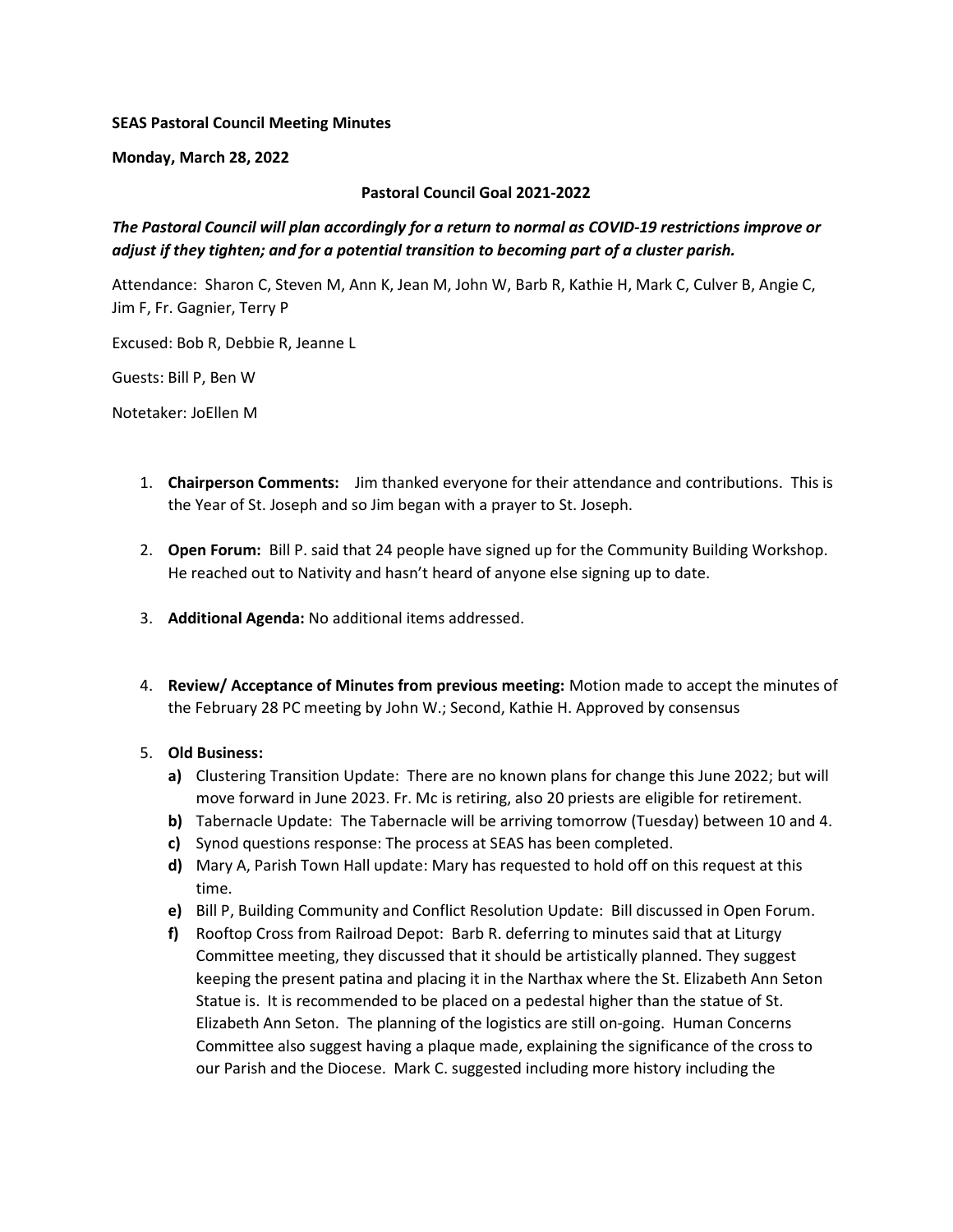beginnings at the barn to the Depot. Fr. Gagnier reminded that the Cross originated at St. Bernard's Seminary.

6. New Business: Selection process for New Parish Council Members: 4 Members terms are up (Steve M, Jean M, Angie C, and Joanne C). The C's moved to Florida. Bill had one more year, so one person is needed to fill the position for one year. We also need a teen representative. There will be announcements in upcoming bulletins. Selection is on Pentecost Sunday. Deadlines will be established. In the past, several nominations were made, but only a few accepted. It may be possible that we will have one parish council if we merge. It was asked how many meetings do we have per the Bylaws. The answer is ten times annually. John W. suggests that people who are members of Parish Council would benefit from participating in other committees or activities of the parish. Ann K. is concerned that people could find it intimidating. Terry P. says it's hard if you're working. Jim recommends keeping at 10 meetings, once a month should not be a problem. A discernment meeting can be made available as in the past, if there is enough interest.

## 7. Monthly Committee/ Stewardship reports:

(The name" Social Ministry" has been approved to be changed to "Human Concerns.")

- Executive Committee: Bob R. In Bob's absence, Jim made a motion to approve minutes: Jean M. Seconded. - Approved by consensus.
- Human Concerns/Social Ministry: Kathy H. We had a meeting with Nativity. We have shared objectives. We agreed to support each other's activities. She deferred to the minutes for the rest of her report. Motion to approve, Ann K.; Seconded John W. – Approved by consensus
- Faith Formation: Sharon C. deferred to minutes. It is good to see Confirmation kids, Sandy is doing a great job. Motion to Approve: Barb R. seconded, Steve M. – Approved by consensus
- Facilities: John W. says looking forward to cutting grass. They are getting the mowers ready. He and Bob R. are discussing what is needed for the budget to submit for May. Motion to approve the minutes: Angie C. Seconded: Fr. Gagnier – Approved by consensus.
- Finance Council: Debbie R. is absent. Culver B. deferred to the minutes. Motion to approve: Jim F.; Seconded: Angie C. – Approved by consensus.
- Liturgy: Barb R. apologized for the delay in minutes. She said that the Railroad Depot cross has already been discussed. For Holy Week, there are some changes. For Easter Vigil, the service will begin at the fire outside. We will light candles when everyone is in their seats. For Holy Thursday, there will be Washing of the Feet, but limited to 12 people. (Twelve to represent the 12 apostles) The twelve parishioners will be selected from different ages and positions in the parish. Restrictions due to COVID involve clean water and towels for each person. We are bringing Holy Water back into the Holy Water Fountains. They will have to be changed weekly. Motion to Approve: Sharon, Seconded; Kathy H. – Approved by consensus.